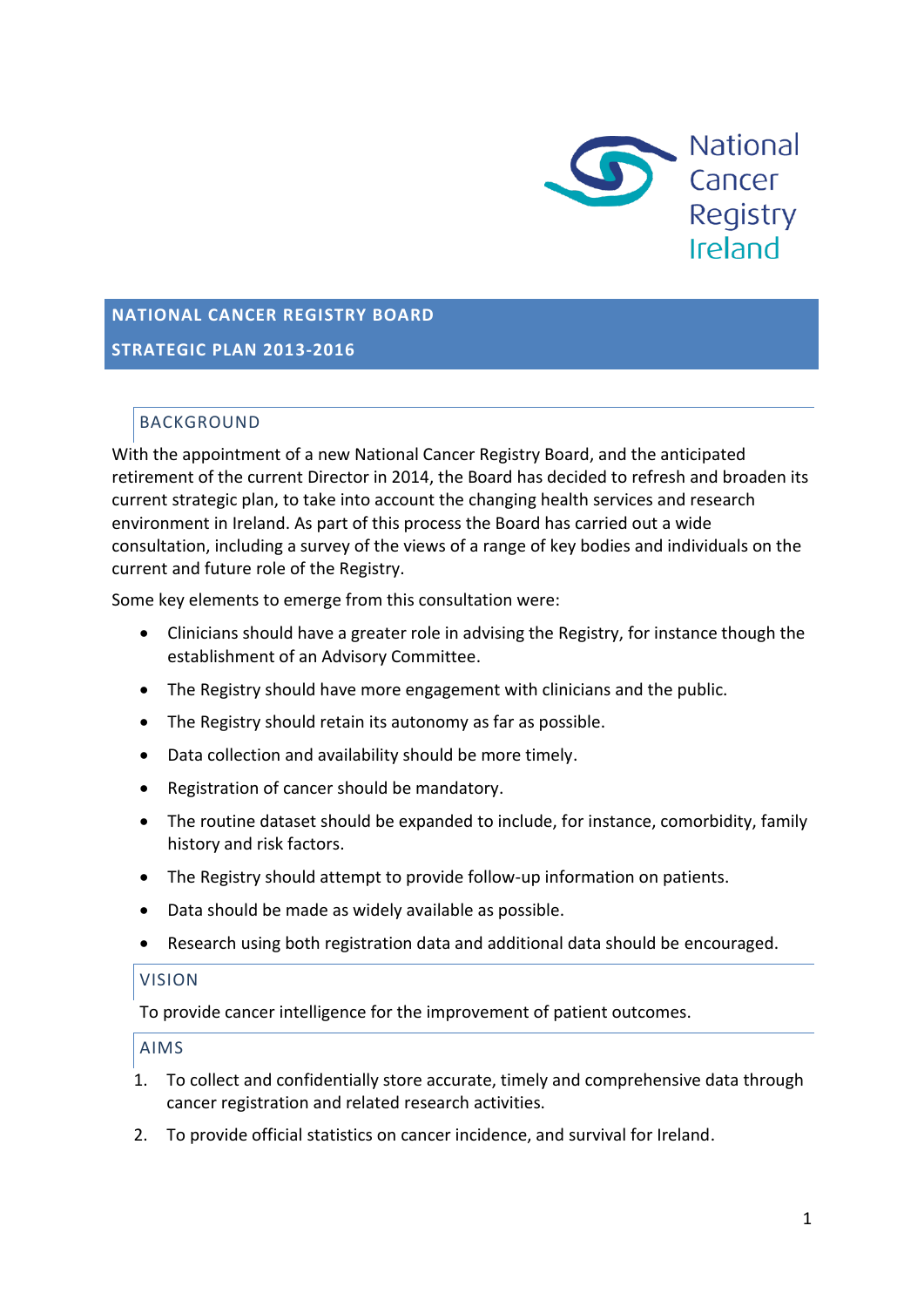- 3. To disseminate data and the results of analysis in a relevant and comprehensive manner.
- 4. To facilitate and undertake research on cancer.
- 5. To enable evaluation of health initiatives, including cancer awareness campaigns and cancer screening.
- 6. To ensure confidentiality of data held by the Registry.
- 7. To publish scientific reports and papers.
- 8. To link internationally.
- 9. To provide information for ad hoc queries.
- 10. To provide value for money.

## **CHALLENGES**

The Board identified a number of key strategic challenges for the Registry.

- 1. To identify the optimum organisational setting for the Registry at a time of reorganisation and reform of public and health services.
- 2. To maintain and improve the quality of data and research output from the Registry at a time of change and financial restrictions within the health services.
- 3. To make the Registry more relevant to service planning and clinical practice to the ultimate benefit of cancer patients.

## STRATEGIC OBJECTIVES

The Board has agreed a number of strategic objectives related to these challenges.

- **1. Optimum setting for the Registry** 
	- a. Any arrangements should be sustainable and must allow the Registry to remain independent in its reporting of data.
	- b. In consultation with the Minister for Health, his officials, management of the HSE and others, to agree a long-term configuration and governance arrangement for the Registry. These might include continuing as an autonomous agency of the Department of Health, integration with the Department of Health, integration with a health intelligence or public health agency, merging with the National Cancer Control Progamme or an academic partnership.
	- c. To explore the possibilities of closer links with academic bodies within Ireland with a view to developing closer collaborations in research, data analysis and methodology, as well as enhancing the career possibilities of Registry researchers.

#### **2. Maintain and improve the quality of data and research output from the Registry**

a. Build partnerships and capacity in health intelligence and cancer services research.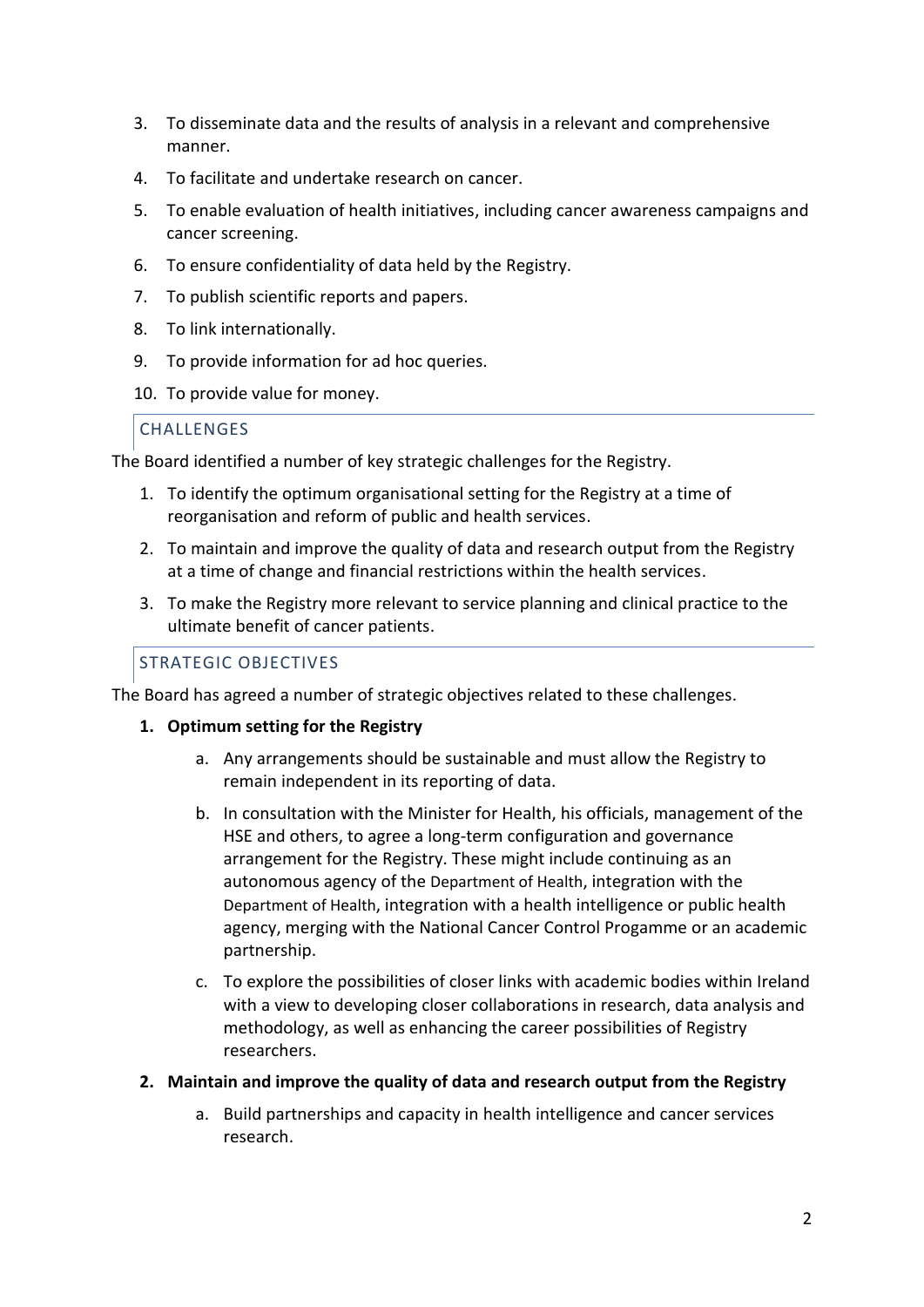- b. Increase the level of engagement with registries and other bodies in the rest of Europe and beyond.
- c. Encourage wide participation and collaboration in research.
- d. Keep the Registry at the forefront of registration and research development internationally.
- e. Explore the potential of closer academic integration, while avoiding identification with any single academic institution.

#### **3. Make the Registry more relevant to service planning and clinical practice**

- a. Establish processes of regular and effective engagement with clinicians and hospital groups to determine how the Registry might assist them, and they the Registry.
- b. Provide regular outputs.
- c. Explore methods of collecting data in a more timely way.
- d. Examine the feasibility of extending the Registry dataset, particularly with regard to follow-up data.
- e. Increase the visibility of the Registry and registration data to the public, to clinicians and in supporting planning, monitoring and evaluation of services.
- f. Maximise social media to inform clinicians, managers, the media and the public on the work and outputs from the Registry.
- g. Work toward greater availability and sharing of data across the cancer services and reduction of duplication in data collection and reporting.
- h. Enhance public awareness of the Registry and its work.

## STRATEGIC PLAN

## **1. Optimum setting for the Registry**

- a. Carry out an appraisal of the options available.
- b. Initiate discussions with key individuals on the future governance arrangements for the Registry.
- c. Appoint a new Registry Director with the skills and experience to lead and develop the Registry through this transitional phase and maximise the opportunities arising from any reconfiguration.
- d. To initiate discussions with academic bodies within Ireland on the potential for collaboration at various levels, including shared posts, shared facilities and collaborative research programmes.

## 2. **Maintain and improve the quality of data**

- a. Establish a cancer information committee in each hospital group to explore more efficient access to data and use of resources locally.
- b. Improve data quality by benchmarking key performance indicators against other registries (e.g. UK).